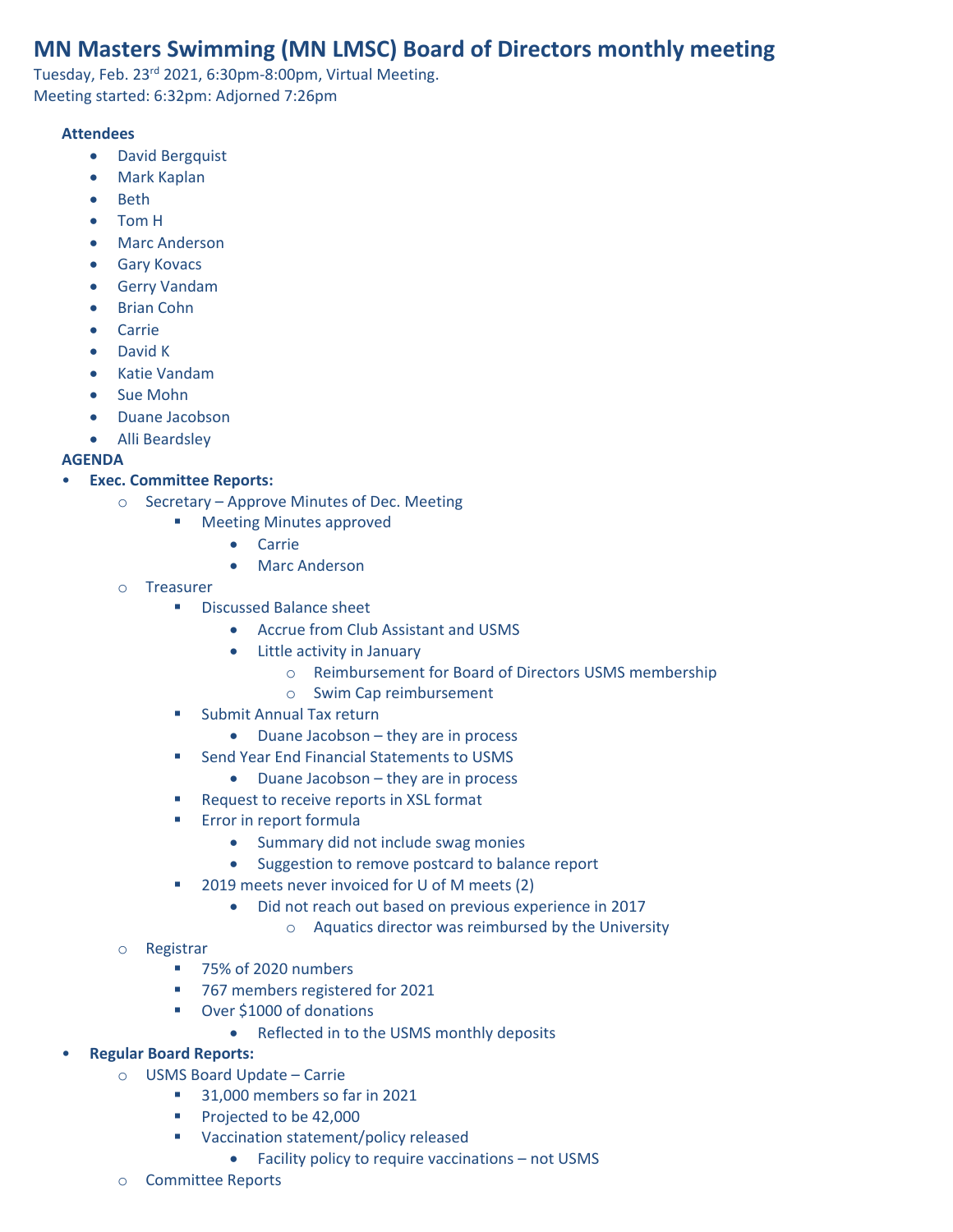- Pool Competition
	- Mark Kaplan WestExpress rented pool for meet on 3/14
		- o Working documentation
			- Modifying Riptide documents
		- o Mirror of Riptide meet
		- o 50 max number swimmers
- Fitness
	- Interest in virtual swim
	- ePostal in fashion of HS order of events
	- Virtual swim of MN Lakes and Rivers
		- o Needs distances
- Coaches
	- Minnetonka has new aquatics directors
		- o John Bradley
- Records
	- Up to date
- HOF
	- Nominations for 2021 start April
- Diversity/Inclusion
	- Committee to discuss more next month
	- **Pronouns**
	- Links
	- Safe Space Alliance
		- o Badge program to display in searches for allies
- Audit
	- First audit conducted 2/23/2021
	- No concerns
	- Need inventory of assets
		- o Several laptops
		- o 1 iPad
		- o Need access to list of assets
			- Physical and otherwise

- Board Calendar
- USMS allowing Sanctioned meets with Covid protocols for 50 or less participants… other restrictions.
- New Committee Chairs:
	- o Pool Competition: Mark Kaplan(Interim)
	- o Audit/IT: Brian Cohn
- MN Masters Merchandise with New Logo (setup online store) Progress?
	- o Should we start over?
	- o Postpone
	- o Limited run suggestion
		- Do before meets or during Summer
		- Align with open water swims
- 2021 Outlook,
	- o Plans we can make?
	- o New ideas for events virtual or otherwise.
	- o Outdoor event have higher capacity?

### **Future Meetings:**

- March Meeting: 16<sup>th</sup>?
- April Meeting: TBD?

#### *David Bergquist is inviting you to a scheduled Zoom meeting.*

*Topic: MN Masters Swimming February 2021 board meeting Time: Feb 23, 2021 06:30 PM Central Time (US and Canada)*